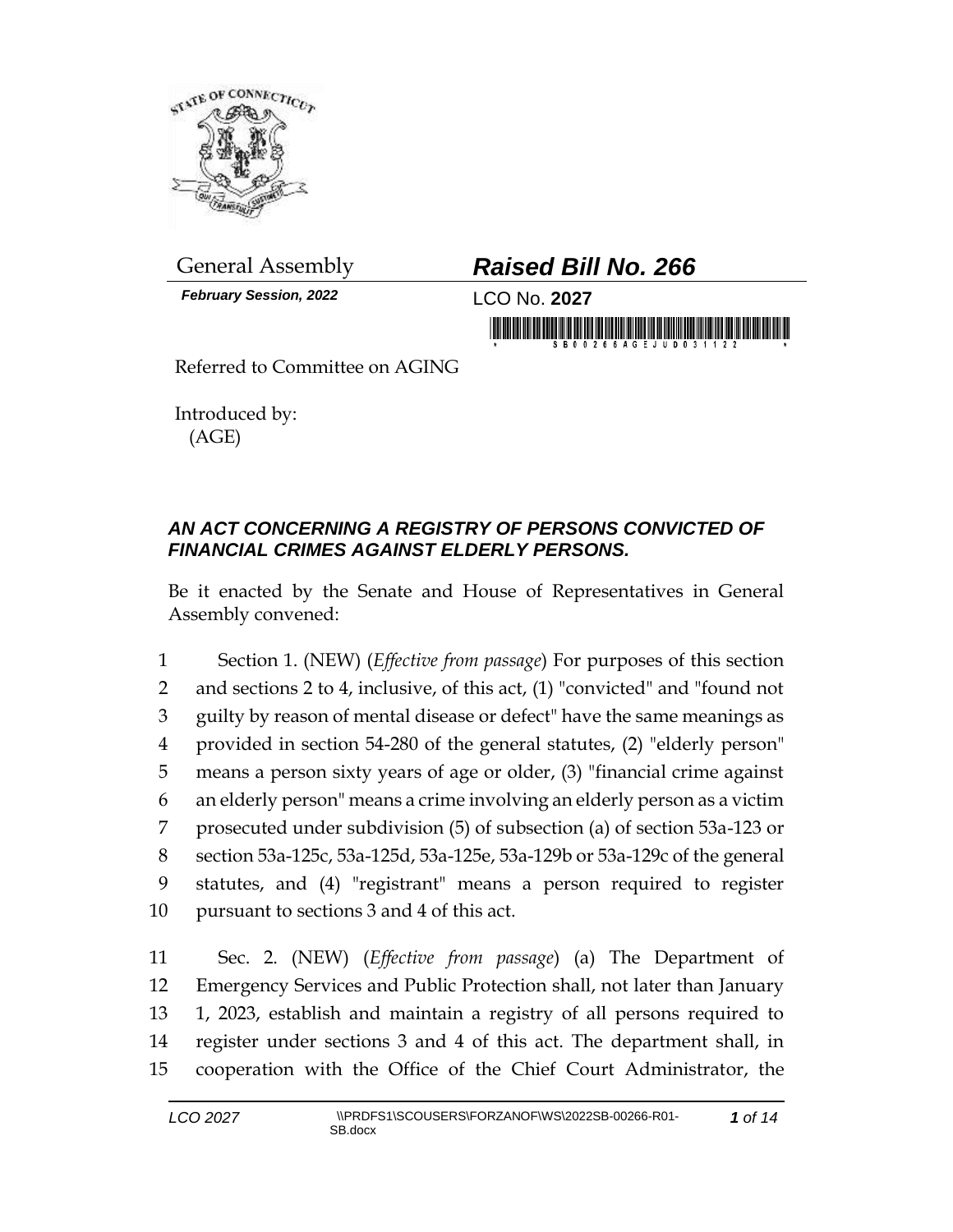Department of Correction and the Psychiatric Security Review Board, develop appropriate forms for use by persons to report registration information, including changes of address. Upon receipt of registration information, the department shall enter the information into the registry and notify the local police department or state police troop having jurisdiction where the registrant resides or plans to reside.

 (b) Upon receiving notification pursuant to section 3 of this act that a registrant has changed his or her address within the state, the Department of Emergency Services and Public Protection shall enter the information into the registry and notify the local police departments or state police troops having jurisdiction where the registrant previously resided and the jurisdiction to which the registrant has relocated. The Commissioner of Emergency Services and Public Protection shall ensure that the name and residential address of each registrant is available through the Connecticut On-Line Law Enforcement Communications Teleprocessing system. If a registrant reports a residence in another state, the department may notify the state police agency of that state or such other agency in that state that maintains registry information, if known.

 (c) The Department of Emergency Services and Public Protection may suspend the registration of any person registered under sections 3 and 4 of this act while such person is incarcerated, under civil commitment or residing outside this state. During the period that such registration is under suspension, the department may withdraw the registration information. Upon the release of the registrant from incarceration or civil commitment or resumption of residency in this state by the registrant, the department shall reinstate the registration and redistribute the registration information in accordance with subsection (b) of this section. Suspension of registration shall not affect the date of expiration of the registration obligation of the registrant under section 3 of this act.

 (d) Whenever the Commissioner of Emergency Services and Public Protection receives notice from a superior court pursuant to section 52-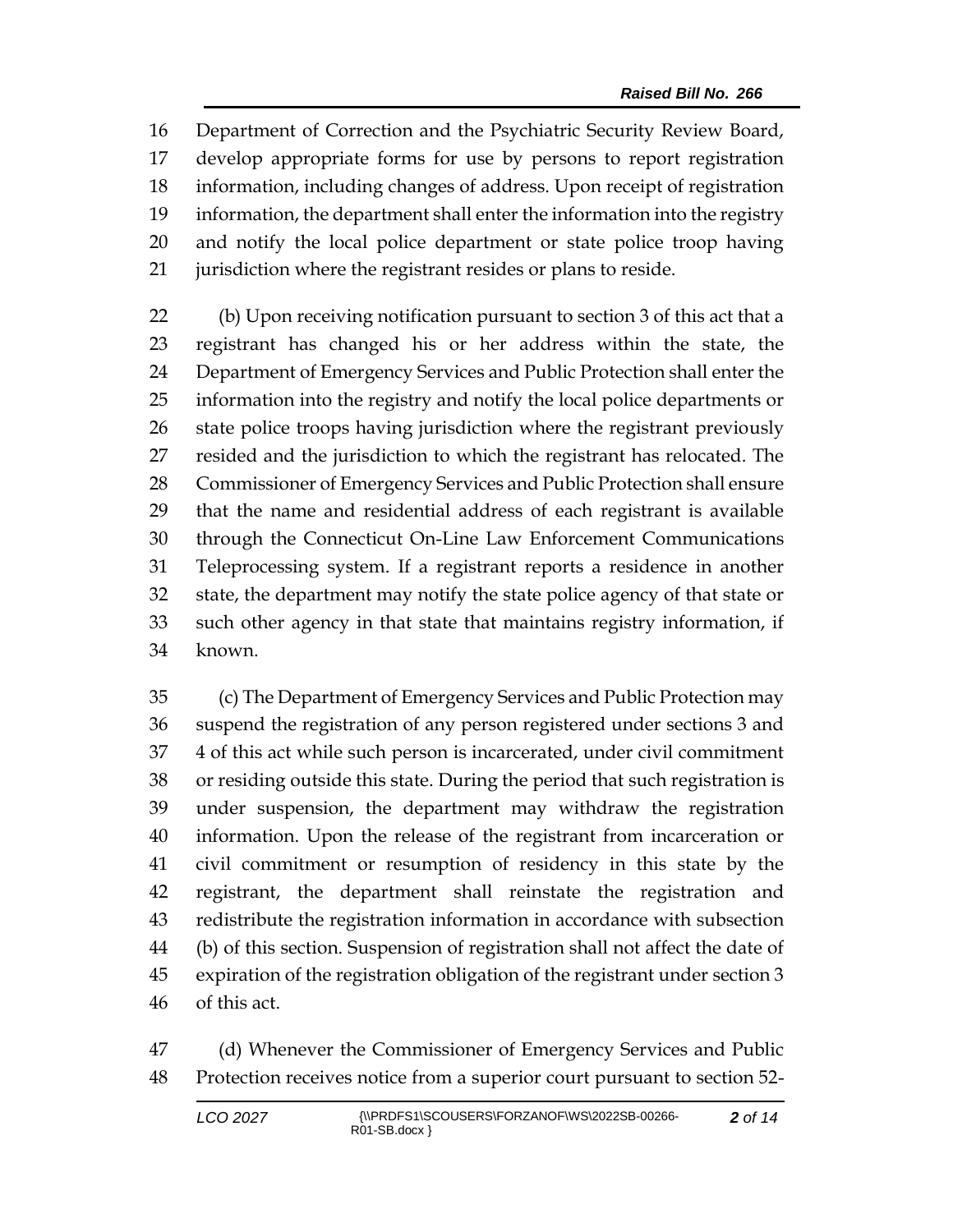11 of the general statutes, as amended by this act, or a Probate Court pursuant to section 45a-99 of the general statutes, as amended by this act, that such court has ordered the change of name of a person, and the department determines that such person is listed in the registry, the department shall revise such person's registration information accordingly.

 (e) The Commissioner of Emergency Services and Public Protection shall develop a protocol for the notification of other state agencies, the Judicial Department and the applicable local police department or state police troop whenever a person listed in the registry changes such person's name and notifies the commissioner of the new name pursuant to section 3 of this act or whenever the commissioner determines pursuant to subsection (d) of this section that a person listed in the registry has changed such person's name.

 (f) The information in the registry shall be a public record or file for the purposes of section 1-200 of the general statutes.

 (g) Not later than two business days after entering the information of a new offender in the registry, the Commissioner of Emergency Services and Public Protection shall send the registry information to the Commissioner of Public Health for inclusion in a searchable data base established pursuant to section 19a-491c of the general statutes, as amended by this act, for persons seeking to hire individuals for positions assisting elderly persons.

 Sec. 3. (NEW) (*Effective from passage*) (a) (1) Any person who has been convicted or found not guilty by reason of mental disease or defect of a financial crime against an elderly person and is released into the community on or after January 1, 2023, shall, within fourteen calendar days following such release or, if such person is in the custody of the Commissioner of Correction, at such time prior to release as the Commissioner of Correction shall direct, whether or not such person's place of residence is in this state, register in accordance with section 4 of this section. A registrant shall maintain such registration for five years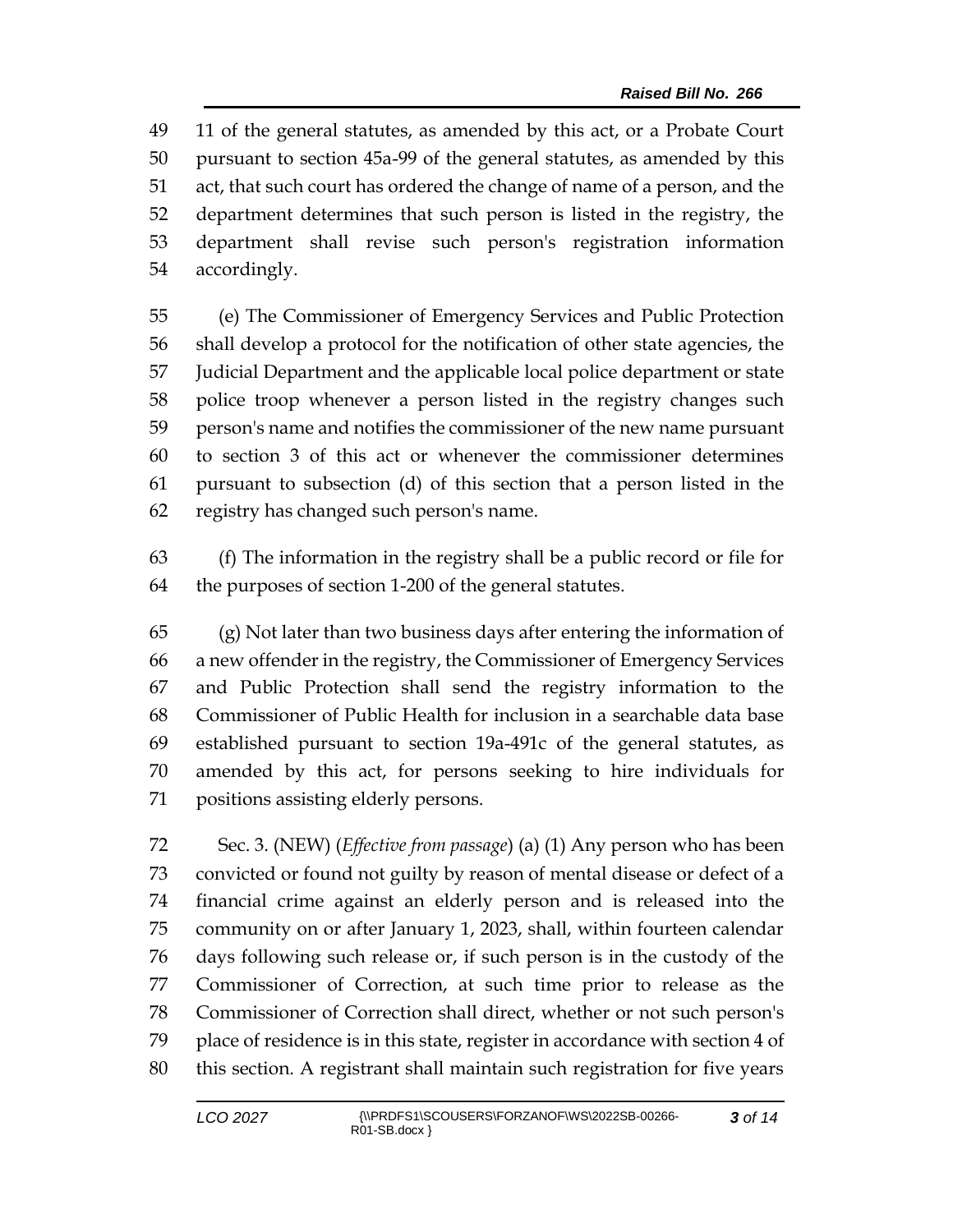from the initial date of registration.

 (2) Prior to accepting a plea of guilty or nolo contendere from a person with respect to a financial crime against an elderly person, a court shall (A) inform the person that the entry of a finding of guilty after acceptance of the plea will subject the person to the registration requirements of this section, and (B) determine that the person fully understands the consequences of the plea.

 (3) If any person who is subject to registration under this section changes such person's name, such person shall notify the Commissioner of Emergency Services and Public Protection in writing of the new name. If any person who is subject to registration under this section changes such person's address, such person shall notify the Commissioner of Emergency Services and Public Protection in writing of the new address. During such period of registration, each registrant shall complete and return any forms mailed to such registrant to verify such registrant's residential address and shall submit to the retaking of a photographic image upon request of the Commissioner of Emergency Services and Public Protection.

 (b) Any person required to register under this section shall, not later than twenty calendar days after each anniversary date of such initial registration, until the date such registration requirement expires under subdivision (1) of subsection (a) of this section, personally appear at the local police department or state police troop having jurisdiction where the registrant resides to verify and update, as appropriate, the contents of his or her registration. The local police department or state police troop, as the case may be, may defer such requirement to personally appear to a later date for good cause shown. Not later than thirty calendar days prior to such anniversary date, the Department of Emergency Services and Public Protection shall mail written notice of the personal appearance requirement of this subsection to the registrant and the local police department or state police troop having jurisdiction where the registrant resides. Not later than thirty calendar days after the anniversary date of each registrant, the local police department or state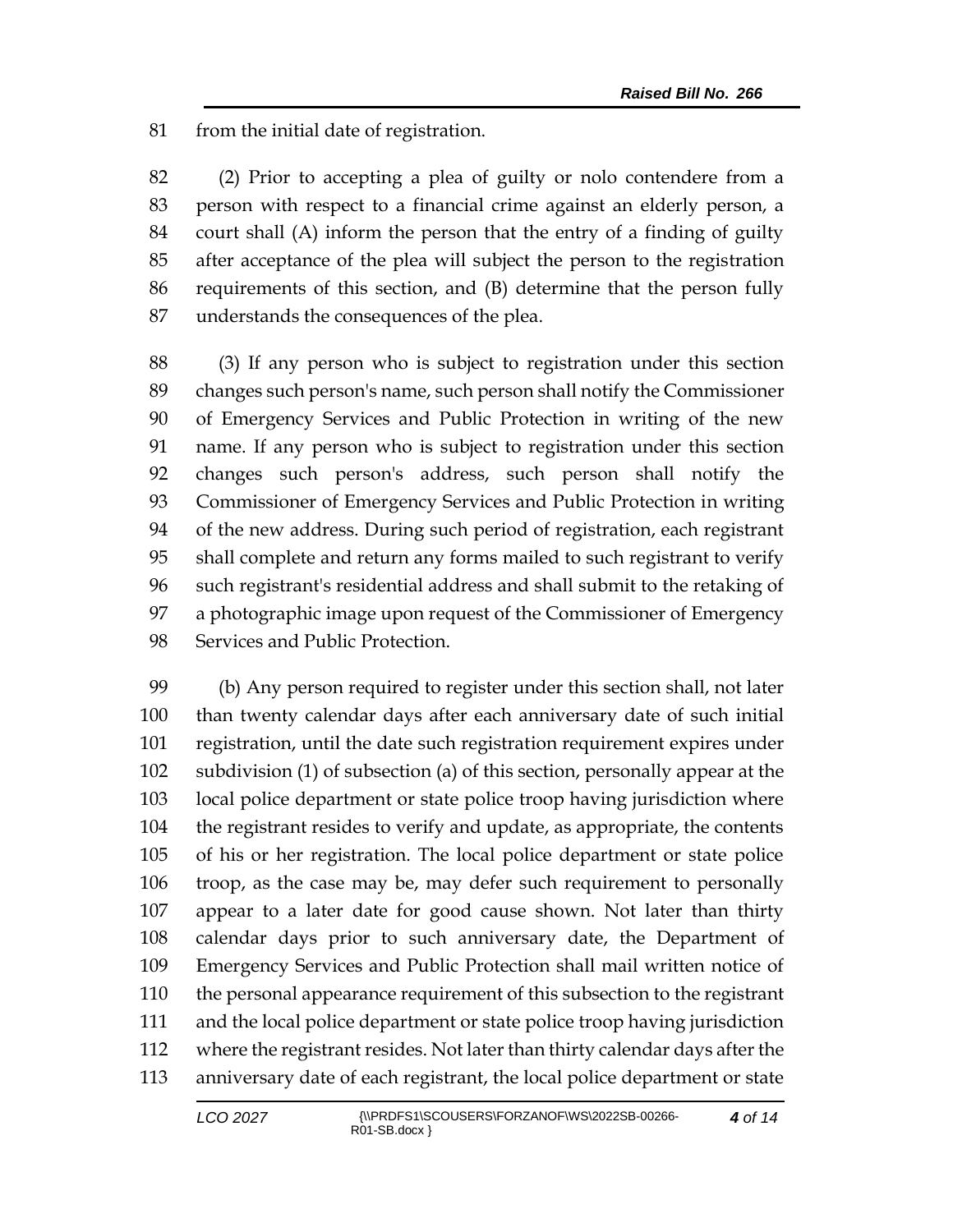police troop having jurisdiction where the registrant resides shall notify the Commissioner of Emergency Services and Public Protection, on such form as the commissioner may prescribe, (1) whether the registrant complied with the personal appearance requirement of this subsection or whether such personal appearance requirement was deferred to a later date for good cause shown, and (2) if the personal appearance requirement was deferred to a later date for good cause shown, the later date established for such personal appearance and a description of the good cause shown.

 (c) Any person subject to registration under this section who violates any provisions of subsection (a) or (b) of this section, except a violation consisting of failure to notify the Commissioner of Emergency Services and Public Protection of a change of name or address, shall be guilty of a class D felony. Any person who is subject to registration under this section who fails to notify the Commissioner of Emergency Services and Public Protection of a change of name or address not later than five business days after such change of name or address shall be guilty of a class D felony.

 Sec. 4. (NEW) (*Effective from passage*) (a) The registration information for each registrant required to register under section 3 of this act shall include:

 (1) The registrant's name, including any other name by which the offender has been legally known, and any aliases used by the registrant;

 (2) Identifying information, including, but not limited to, a physical description of the registrant;

 (3) The current residential address and electronic mail address of the registrant;

- (4) The date of conviction of the offense;
- (5) A description of the offense; and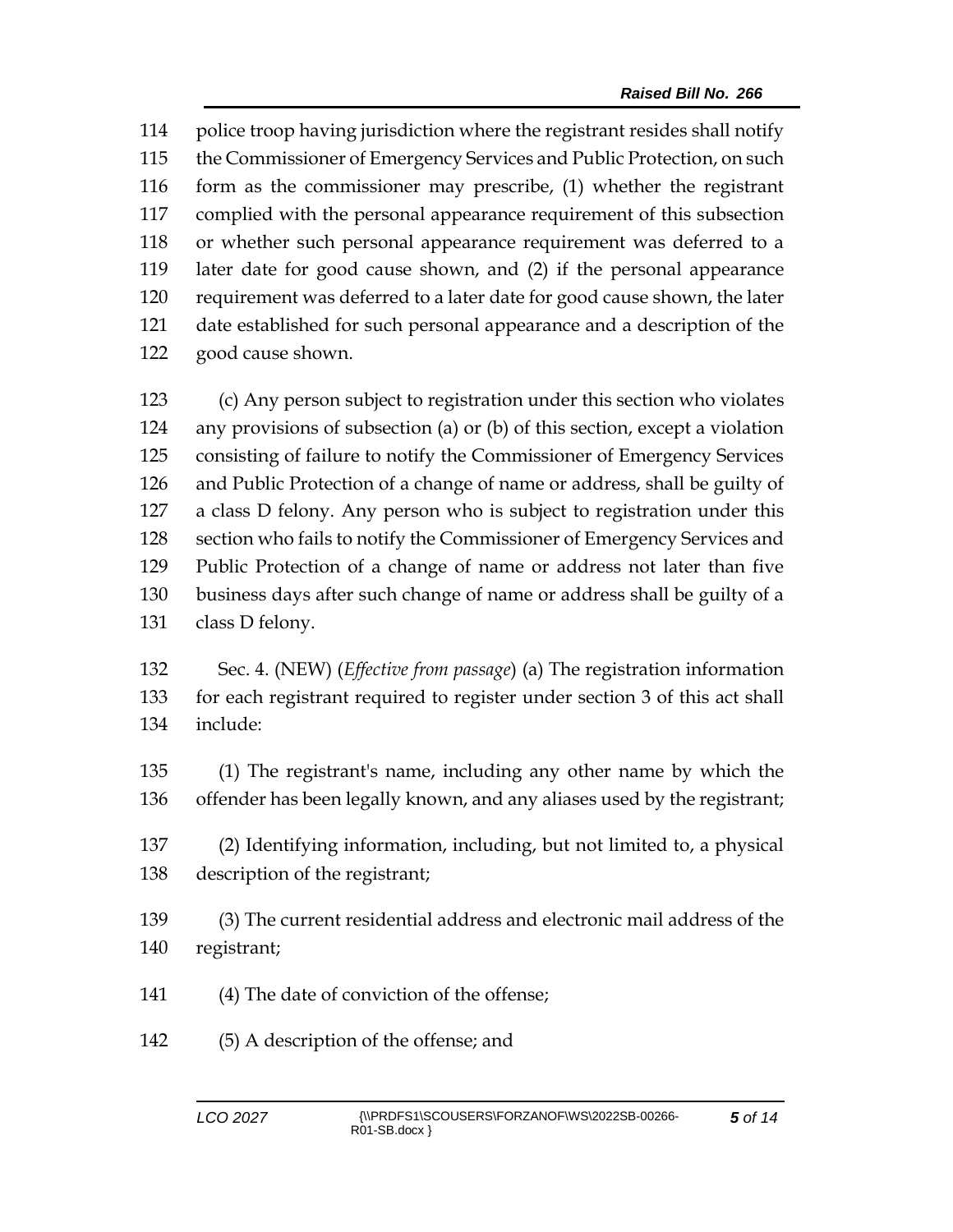(6) If the registrant was sentenced to a term of incarceration for such offense, a portion of which was not suspended, the date the registrant was released from such incarceration.

(b) The registrant shall sign and date the registration.

 (c) At the time that the registrant appears for the purpose of registering, the Department of Emergency Services and Public Protection shall photograph the registrant and arrange for the fingerprinting of the registrant and include such photograph and a complete set of fingerprints in the registry.

 (d) The Department of Emergency Services and Public Protection may require the registrant to provide documentation to verify the contents of the registration.

 Sec. 5. Section 19a-491c of the 2022 supplement to the general statutes is repealed and the following is substituted in lieu thereof (*Effective from passage*):

(a) As used in this section:

 (1) "Criminal history and patient abuse background search" or "background search" means (A) a review of the registry of nurse's aides maintained by the Department of Public Health pursuant to section 20- 102bb, (B) checks of state and national criminal history records conducted in accordance with section 29-17a, (C) on and after January 1, 2023, a review of the registry established under section 2 of this act, and **[**(C)**]** (D) a review of any other registry specified by the Department of Public Health which the department deems necessary for the administration of a background search program.

 (2) "Direct access" means physical access to a patient or resident of a long-term care facility that affords an individual with the opportunity to commit abuse or neglect against or misappropriate the property of a patient or resident.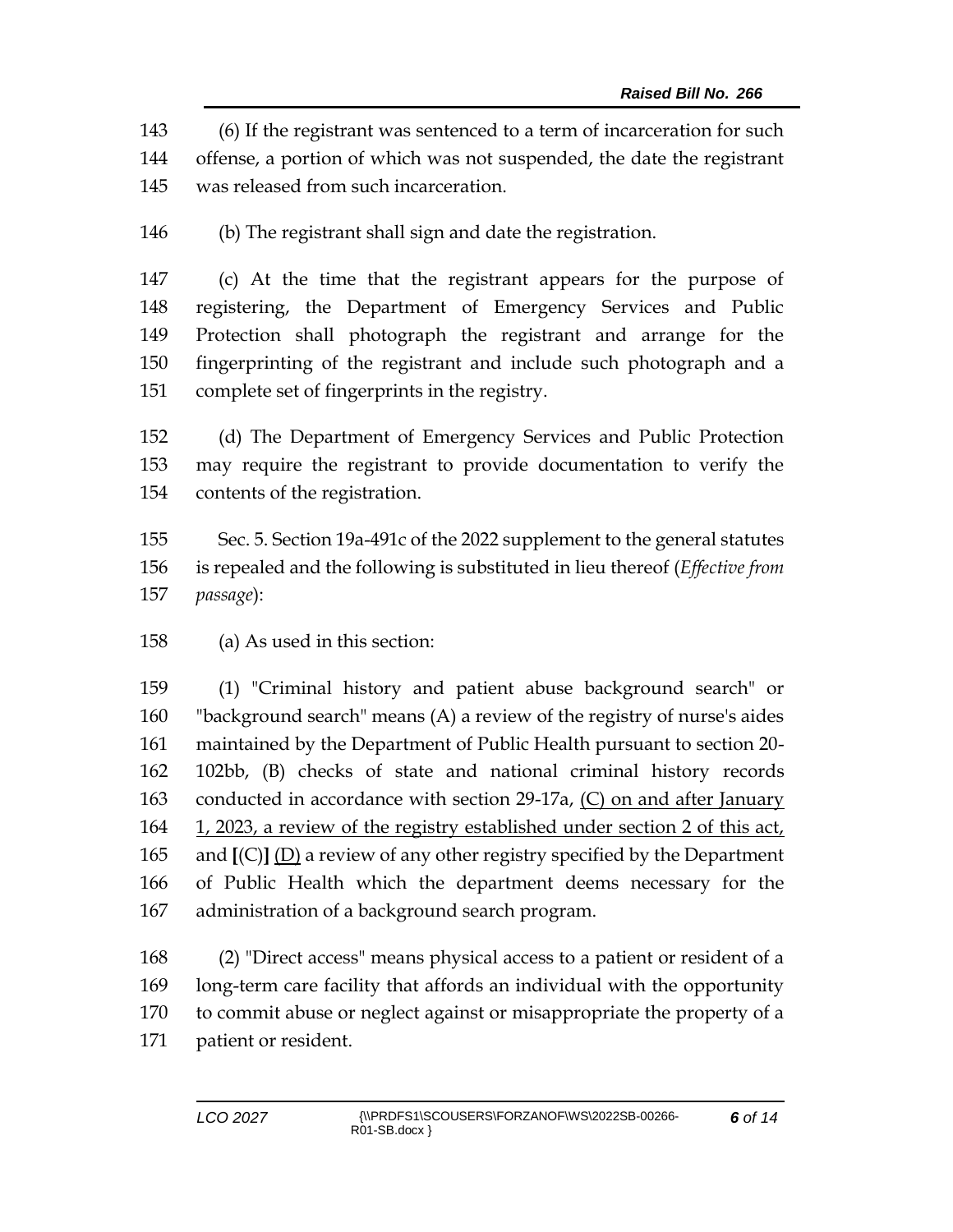(3) "Disqualifying offense" means a conviction of (A) any crime described in 42 USC 1320a-7(a)(1), (2), (3) or (4), (B) a substantiated finding of neglect, abuse or misappropriation of property by a state or federal agency pursuant to an investigation conducted in accordance with 42 USC 1395i-3(g)(1)(C) or 42 USC 1396r(g)(1)(C), or (C) a conviction of a financial crime against an elderly person as defined in 178 section 1 of this act or any crime described in section 53a-59a, 53a-60b, 53a-60c, 53a-61a, 53a-321, 53a-322 or 53a-323.

 (4) "Long-term care facility" means any facility, agency or provider that is a nursing home, as defined in section 19a-521, a residential care home, as defined in section 19a-521, a home health care agency, hospice agency or home health aide agency, as defined in section 19a-490, an assisted living services agency, as defined in section 19a-490, an intermediate care facility for individuals with intellectual disabilities, as defined in 42 USC 1396d(d), except any such facility operated by a Department of Developmental Services' program subject to background checks pursuant to section 17a-227a, a chronic disease hospital, as defined in section 19a-550, or an agency providing hospice care which is licensed to provide such care by the Department of Public Health or certified to provide such care pursuant to 42 USC 1395x.

 (b) The Department of Public Health shall create and implement a criminal history and patient abuse background search program, within available appropriations, in order to facilitate the performance, processing and analysis of the criminal history and patient abuse background search of individuals who have direct access.

 (c) (1) Except as provided in subdivision (2) of this subsection, each long-term care facility, prior to extending an offer of employment to, or entering into a contract for, the provision of long-term care services with any individual who will have direct access, or prior to allowing any individual to begin volunteering at such long-term care facility when the long-term care facility reasonably expects such volunteer will regularly perform duties that are substantially similar to those of an employee with direct access, shall require that such individual submit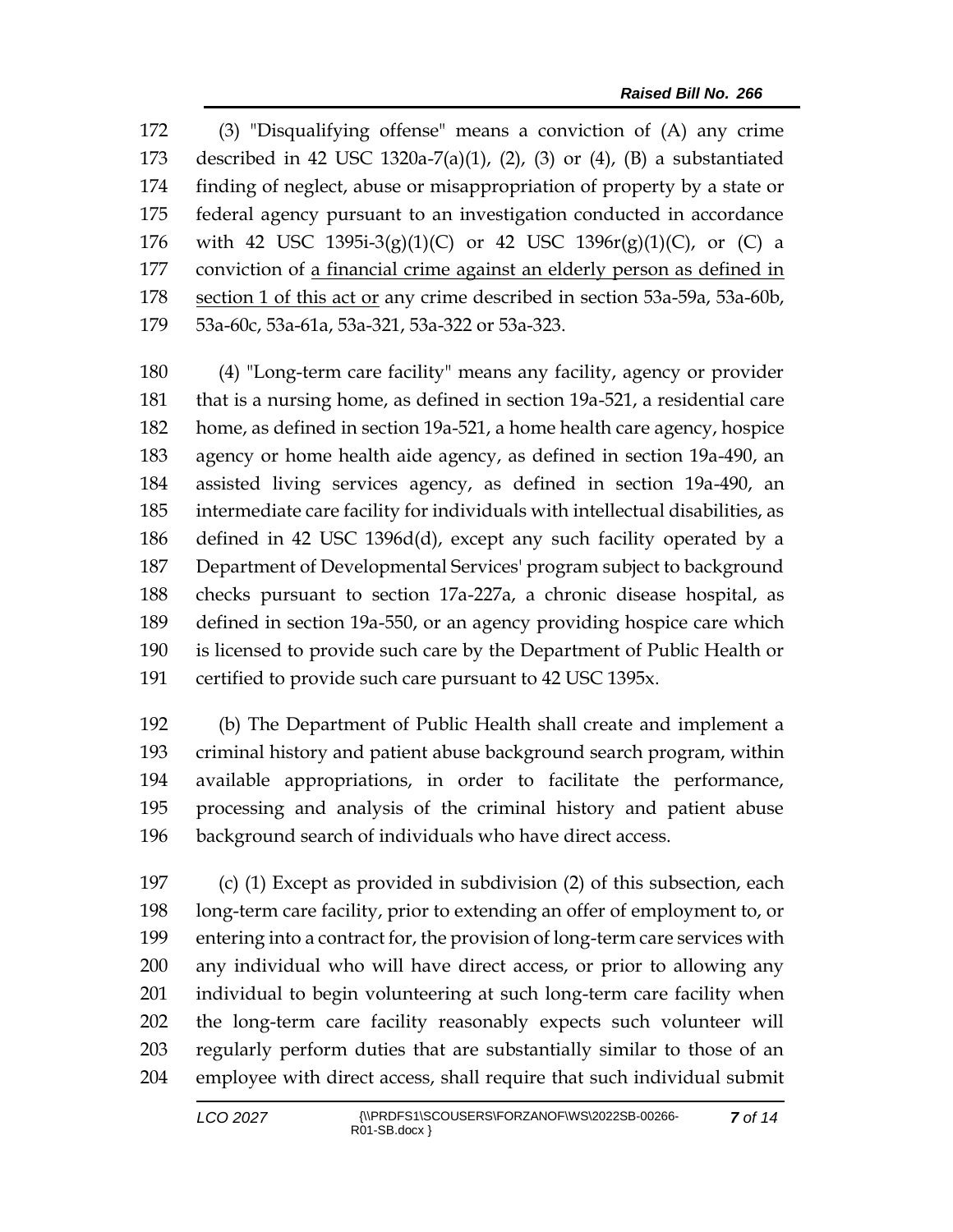to a background search. The Department of Public Health shall prescribe the manner by which (A) long-term care facilities perform the review of (i) the registry of nurse's aides maintained by the department pursuant to section 20-102bb, and (ii) any other registry specified by the department, including requiring long-term care facilities to report the results of such review to the department, and (B) individuals submit to state and national criminal history records checks, including requiring the Department of Emergency Services and Public Protection to report 213 the results of such checks to the Department of Public Health.

 (2) No long-term care facility shall be required to comply with the provisions of this subsection if (A) the individual provides evidence to the long-term care facility that such individual submitted to a background search conducted pursuant to subdivision (1) of this subsection not more than three years immediately preceding the date such individual applies for employment, seeks to enter into a contract or begins volunteering with the long-term care facility and that the prior background search confirmed that the individual did not have a disqualifying offense, or (B) the commissioner determines the need to temporarily suspend the requirements of this subsection in the event of an emergency or significant disruption. The commissioner shall inform the long-term care facility when the commissioner has suspended the requirements of this subsection pursuant to subparagraph (B) of this subdivision and when such suspension is rescinded.

 (d) (1) The Department of Public Health shall review all reports provided to the department pursuant to subsection (c) of this section. If any such report contains evidence indicating that an individual has a disqualifying offense, the department shall provide notice to the individual and the long-term care facility indicating the disqualifying offense and providing the individual with the opportunity to file a request for a waiver pursuant to subdivisions (2) and (3) of this subsection.

 (2) An individual may file a written request for a waiver with the department not later than thirty days after the date the department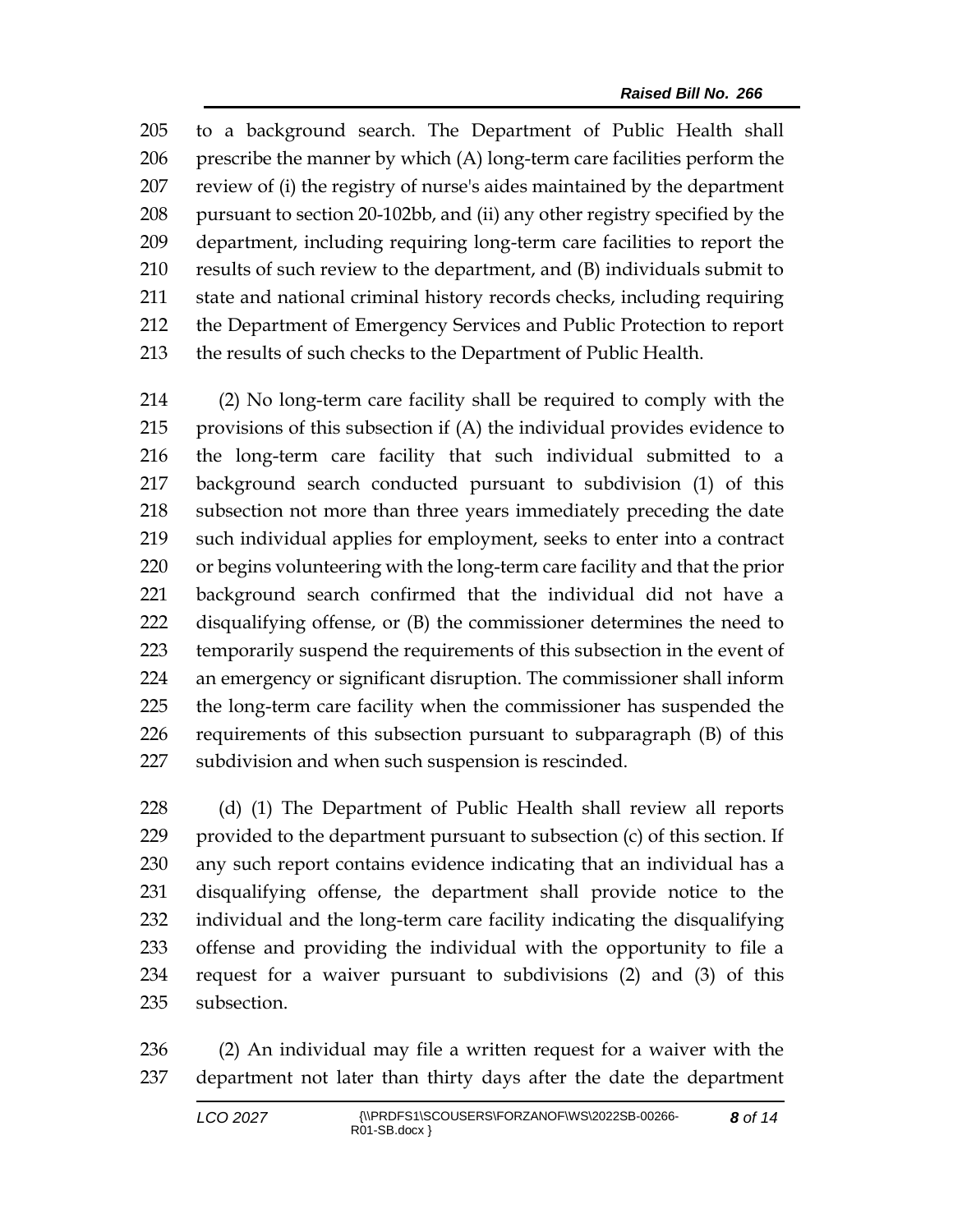mails notice to the individual pursuant to subdivision (1) of this subsection. The department shall mail a written determination indicating whether the department shall grant a waiver pursuant to subdivision (3) of this subsection not later than fifteen business days after the department receives the written request from the individual, except that said time period shall not apply to any request for a waiver in which an individual challenges the accuracy of the information obtained from the background search.

 (3) The department may grant a waiver from the provisions of subsection (e) of this section to an individual who identifies mitigating circumstances surrounding the disqualifying offense, including (A) inaccuracy in the information obtained from the background search, (B) lack of a relationship between the disqualifying offense and the position for which the individual has applied, (C) evidence that the individual has pursued or achieved rehabilitation with regard to the disqualifying offense, or (D) that substantial time has elapsed since committing the disqualifying offense. The department and its employees shall be immune from liability, civil or criminal, that might otherwise be incurred or imposed, for good faith conduct in granting waivers pursuant to this subdivision.

 (4) After completing a review pursuant to subdivision (1) of this subsection, the department shall notify in writing the long-term care facility to which the individual has applied for employment or with which the individual seeks to enter into a contract or volunteer (A) of any disqualifying offense and any information the individual provided to the department regarding mitigating circumstances surrounding such offense, or of the lack of a disqualifying offense, and (B) whether the department granted a waiver pursuant to subdivision (3) of this subsection.

 (e) Notwithstanding the provisions of section 46a-80, no long-term care facility shall employ an individual required to submit to a background search, contract with any such individual to provide long-term care services or allow such individual to volunteer if the long-term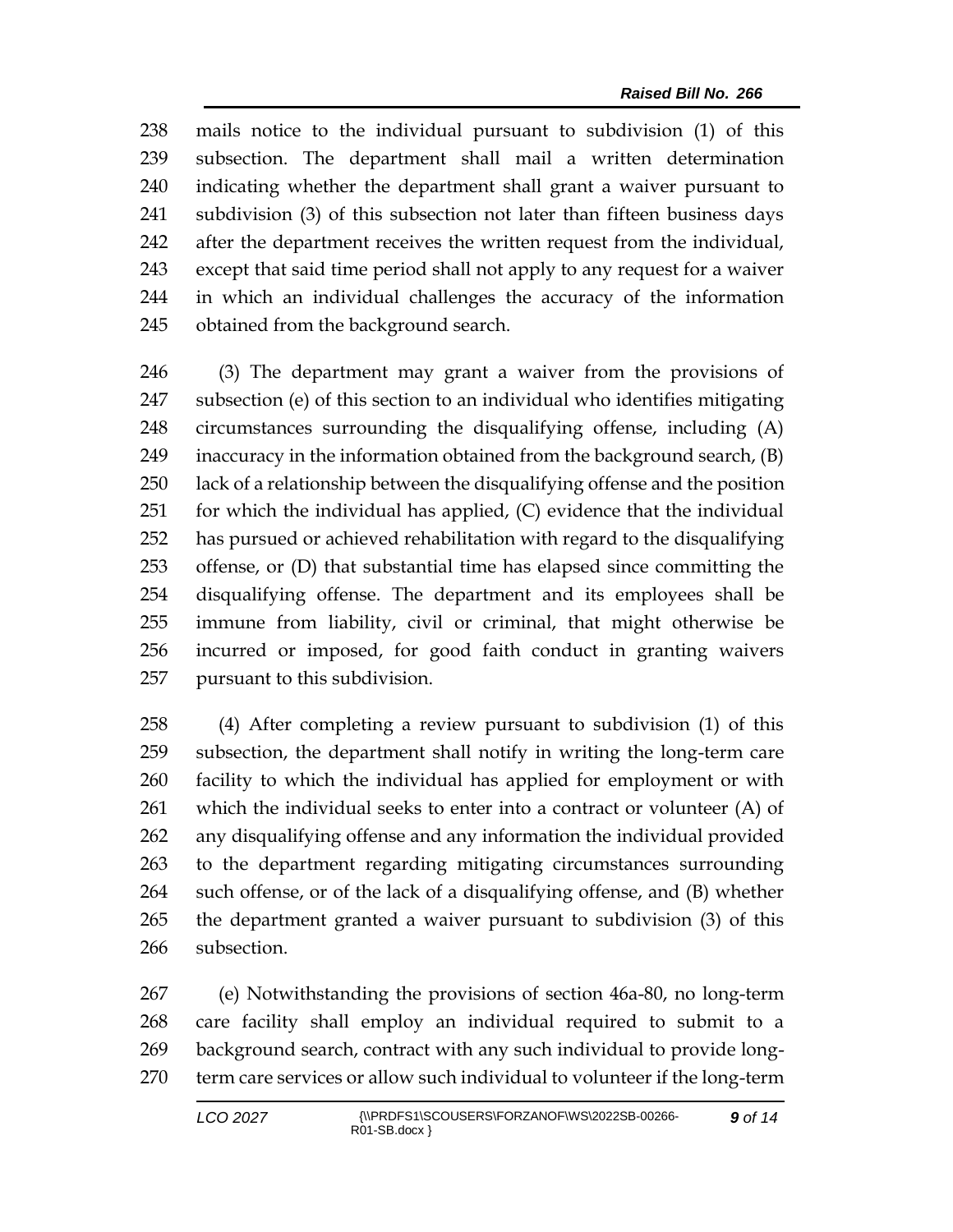care facility receives notice from the department that the individual has a disqualifying offense in the individual's background search and the department has not granted a waiver pursuant to subdivision (3) of subsection (d) of this section. A long-term care facility may, but is not obligated to, employ, enter into a contract with or allow to volunteer an individual who was granted a waiver pursuant to said subdivision (3).

 (f) (1) Except as provided in subdivision (2) of this subsection, a long- term care facility shall not employ, enter into a contract with or allow to volunteer any individual required to submit to a background search until the long-term care facility receives notice from the Department of Public Health pursuant to subdivision (4) of subsection (d) of this section.

 (2) A long-term care facility may employ, enter into a contract with or allow to volunteer an individual required to submit to a background search on a conditional basis before the long-term care facility receives notice from the department that such individual does not have a disqualifying offense, provided: (A) The employment or contractual or volunteer period on a conditional basis shall last not more than sixty days, except the sixty-day time period may be extended by the department to allow for the filing and consideration of written request for a waiver of a disqualifying offense filed by an individual pursuant to subsection (d) of this section, (B) the long-term care facility has begun the review required under subsection (c) of this section and the individual has submitted to checks pursuant to subsection (c) of this section, (C) the individual is subject to direct, on-site supervision during the course of such conditional employment or contractual or volunteer period, and (D) the individual, in a signed statement (i) affirms that the individual has not committed a disqualifying offense, and (ii) acknowledges that a disqualifying offense reported in the background search required by subsection (c) of this section shall constitute good cause for termination and a long-term care facility may terminate the individual if a disqualifying offense is reported in said background search.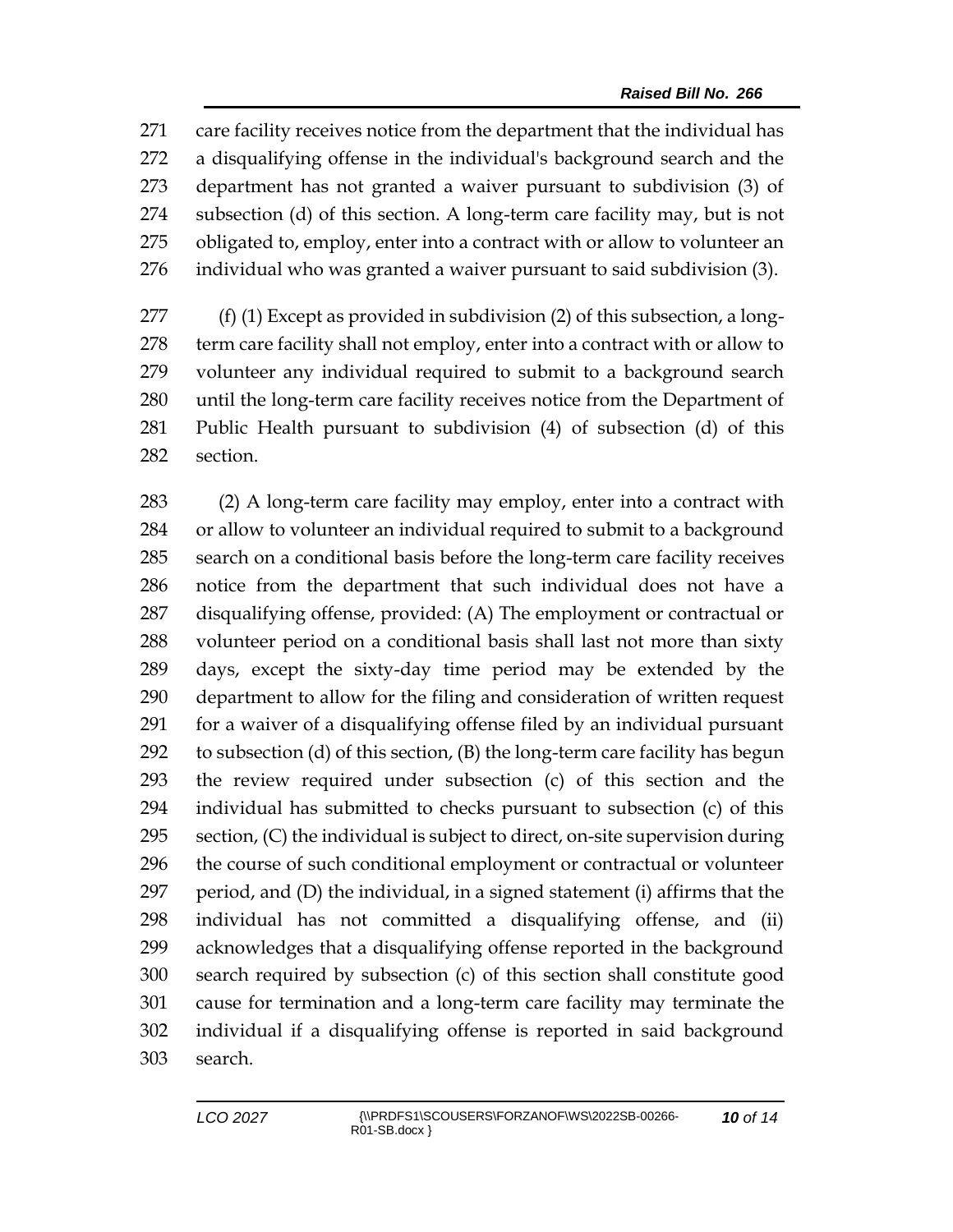(g) **[**Records**]** Except as provided in subsection (i) of this section, records and information with respect to any individual that are obtained by the department pursuant to this section shall not be subject to disclosure under section 1-210.

 (h) On and after January 1, 2023, the Department of Public Health shall include in the background search program the names, last- known addresses and information on the offenses of persons who have registered with the Commissioner of Emergency Services and Public Protection pursuant to sections 3 and 4 of this act.

313 (i) On and after February 1, 2023, the Department of Public Health shall include on the department's Internet web site a link to the background search program that allows the public to search the program by name of a person. The listing will show such person's last-317 known address, convictions or other disciplinary actions taken and a general description of offenses committed by the person.

 **[**(h)**]** (j) The department shall adopt regulations, in accordance with the provisions of chapter 54, to implement the provisions of this section. The department may implement policies and procedures consistent with the provisions of this section while in the process of adopting such policies and procedures as regulation, provided notice of intention to adopt regulations is **[**printed in the Connecticut Law Journal**]** posted on the eRegulations System not later than twenty days after the date of implementation. Such policies and procedures shall be valid until the time final regulations are effective.

 Sec. 6. Section 45a-99 of the general statutes is repealed and the following is substituted in lieu thereof (*Effective from passage*):

 (a) The courts of probate shall have concurrent jurisdiction with the Superior Court, as provided in section 52-11, as amended by this act, to grant a change of name, except a change of name granted in accordance with subsection (a) of section 46b-63, except that no court of probate may issue an order or otherwise allow for the change of name of a person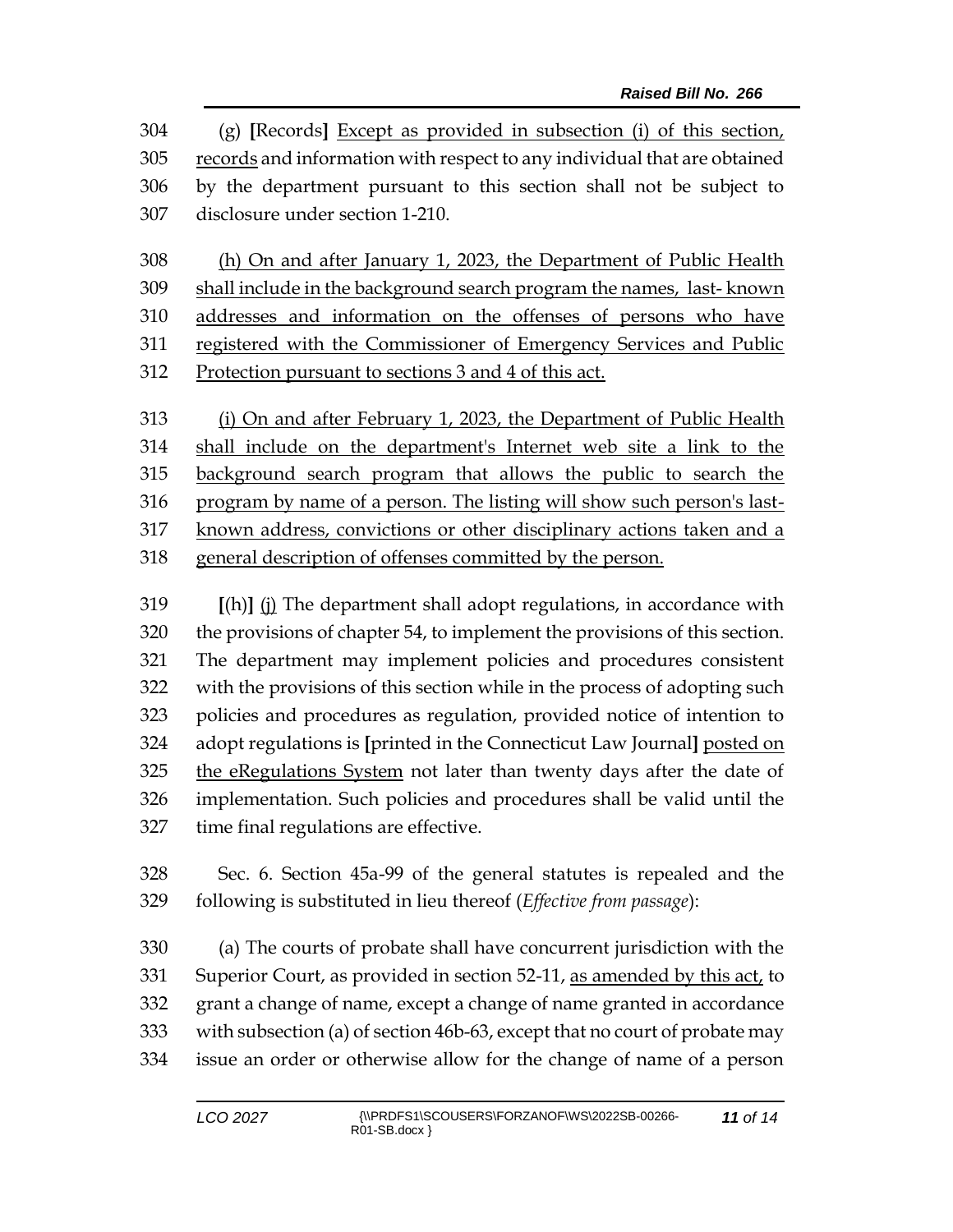who is required to register with the Commissioner of Emergency Services and Public Protection as a sexual offender, **[**or**]** as an offender 337 convicted of committing a crime with a deadly weapon or as an offender convicted of committing a financial crime against an elderly person as 339 defined in section 1 of this act unless such person complies with the requirements of subdivision (1) of subsection (b) of this section.

 (b) (1) Any person who is required to register with the Commissioner of Emergency Services and Public Protection as a sexual offender, **[**or**]** as an offender convicted of committing a crime with a deadly weapon or as an offender convicted of committing a financial crime against an elderly person who files an application with the Court of Probate for a change of name shall (A) prior to filing such application, notify the Commissioner of Emergency Services and Public Protection, on such form as the commissioner may prescribe, that the person intends to file an application for a change of name, indicating the change of name sought, and (B) include with such application a sworn statement that such change of name is not being sought for the purpose of avoiding the legal consequences of a criminal conviction, including, but not limited to, a criminal conviction that requires such person to register as a sexual offender, **[**or**]** as an offender convicted of committing a crime with a deadly weapon or as an offender convicted of committing a financial crime against an elderly person.

 (2) The Commissioner of Emergency Services and Public Protection shall have standing to challenge such person's application for a change of name in the court of probate where such change of name is sought. The commissioner shall challenge the change of name through the Attorney General. The court of probate may deny such person's application for a change of name if the court finds, by a preponderance of the evidence, that the person is applying for such change of name for the purpose of avoiding the legal consequences of a criminal conviction.

 (c) Whenever the court, pursuant to this section, orders a change of name of a person, the court shall notify the Commissioner of Emergency Services and Public Protection of the issuance of such order if the court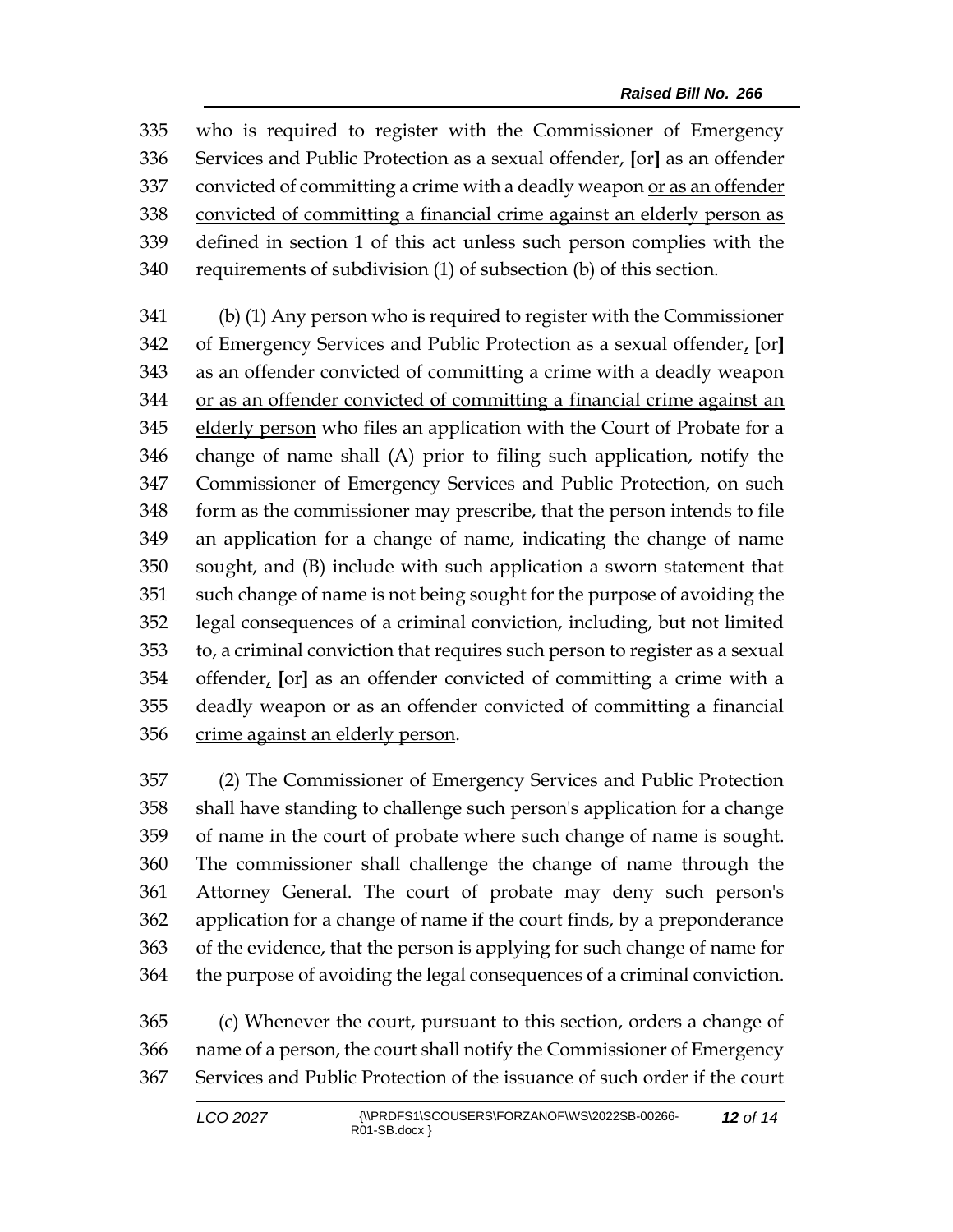|     | 368 finds that such person is listed in the registry established and        |
|-----|-----------------------------------------------------------------------------|
|     | 369 maintained pursuant to section 54-257, [or] in the registry established |
|     | 370 and maintained pursuant to section 54-280 or, on and after January 1,   |
| 371 | 2023, in the registry established and maintained pursuant to section 2 of   |
| 372 | this act.                                                                   |
|     |                                                                             |

 Sec. 7. Section 52-11 of the general statutes is repealed and the following is substituted in lieu thereof (*Effective from passage*):

 (a) The superior court in each judicial district shall have jurisdiction of complaints praying for a change of name, brought by any person residing in the judicial district, and may change the name of the complainant, who shall thereafter be known by the name prescribed by said court in its decree, except that no superior court may issue an order or otherwise allow for the change of name of a person who is required to register with the Commissioner of Emergency Services and Public Protection as a sexual offender, **[**or**]** as an offender convicted of committing a crime with a deadly weapon or as an offender convicted of committing a financial crime against an elderly person as defined in section 1 of this act unless such person complies with the requirements of subdivision (1) of subsection (b) of this section.

 (b) (1) Any person who is required to register with the Commissioner of Emergency Services and Public Protection as a sexual offender, **[**or**]** as an offender convicted of committing a crime with a deadly weapon or as an offender convicted of committing a financial crime against an elderly person who files an application with the **[**Superior Court**]** superior court for a change of name shall (A) prior to filing such application, notify the Commissioner of Emergency Services and Public Protection, on such form as the commissioner may prescribe, that the person intends to file an application for a change of name, indicating the change of name sought, and (B) include with such application a sworn statement that such change of name is not being sought for the purpose of avoiding the legal consequences of a criminal conviction, including, but not limited to, a criminal conviction that requires such person to register as a sexual offender, **[**or**]** as an offender convicted of committing